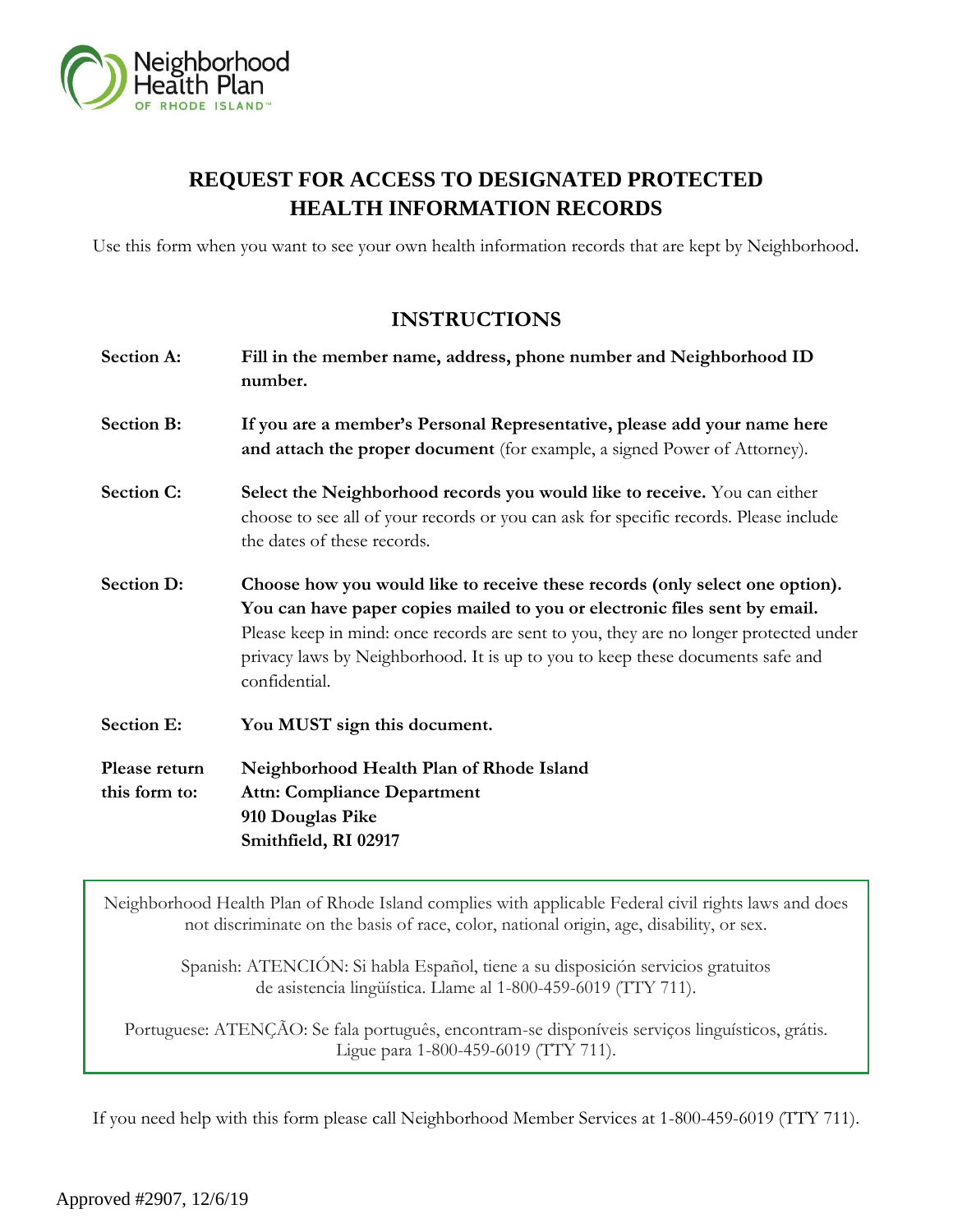

#### **REQUEST FOR ACCESS TO DESIGNATED PROTECTED HEALTH INFORMATION RECORDS**

## **SECTION A: MEMBER INFORMATION**

*Please fill out:*

| <b>NAME</b> |              | DAYTIME PHONE NUMBER |            |  |
|-------------|--------------|----------------------|------------|--|
| ADDRESS     |              |                      |            |  |
| <b>CITY</b> | <b>STATE</b> | ZIP                  | MEMBER ID# |  |

You have the right to see the Neighborhood record of your protected health information including eligibility, enrollment, payment, claims, appeals and case/medical management records. These records may not include information such as copies of psychotherapy notes, information we have collected for legal use and certain other records.

#### **SECTION B: PERSONAL REPRESENTATIVE**

If you are not the member, please print your name below and then check the box that describes your relationship to the member. **Please attach proof of your relationship to the member (ex. power of attorney, guardianship, etc.).**

Print name of personal representative:

- **Legal guardian**: Attach guardianship documentation, which must have a court's stamp and signature.
- **Power of attorney**: Attach power of attorney (must include authorization of the release of health care information)
- **Executor**: Attach letter of appointment of executorship, which must have a court's stamp and signature.

#### **SECTION C: DATE OF RECORDS**

*Choose one:*

 $\Box$  A summary of <u>all records</u> during the following time:

| <b>FROM</b>              |              |      | TO |              |      |  |
|--------------------------|--------------|------|----|--------------|------|--|
|                          | <b>MONTH</b> | YEAR |    | <b>MONTH</b> | YEAR |  |
| $\Box$ Specific records: |              |      |    |              |      |  |
|                          |              |      |    |              |      |  |
|                          |              |      |    |              |      |  |